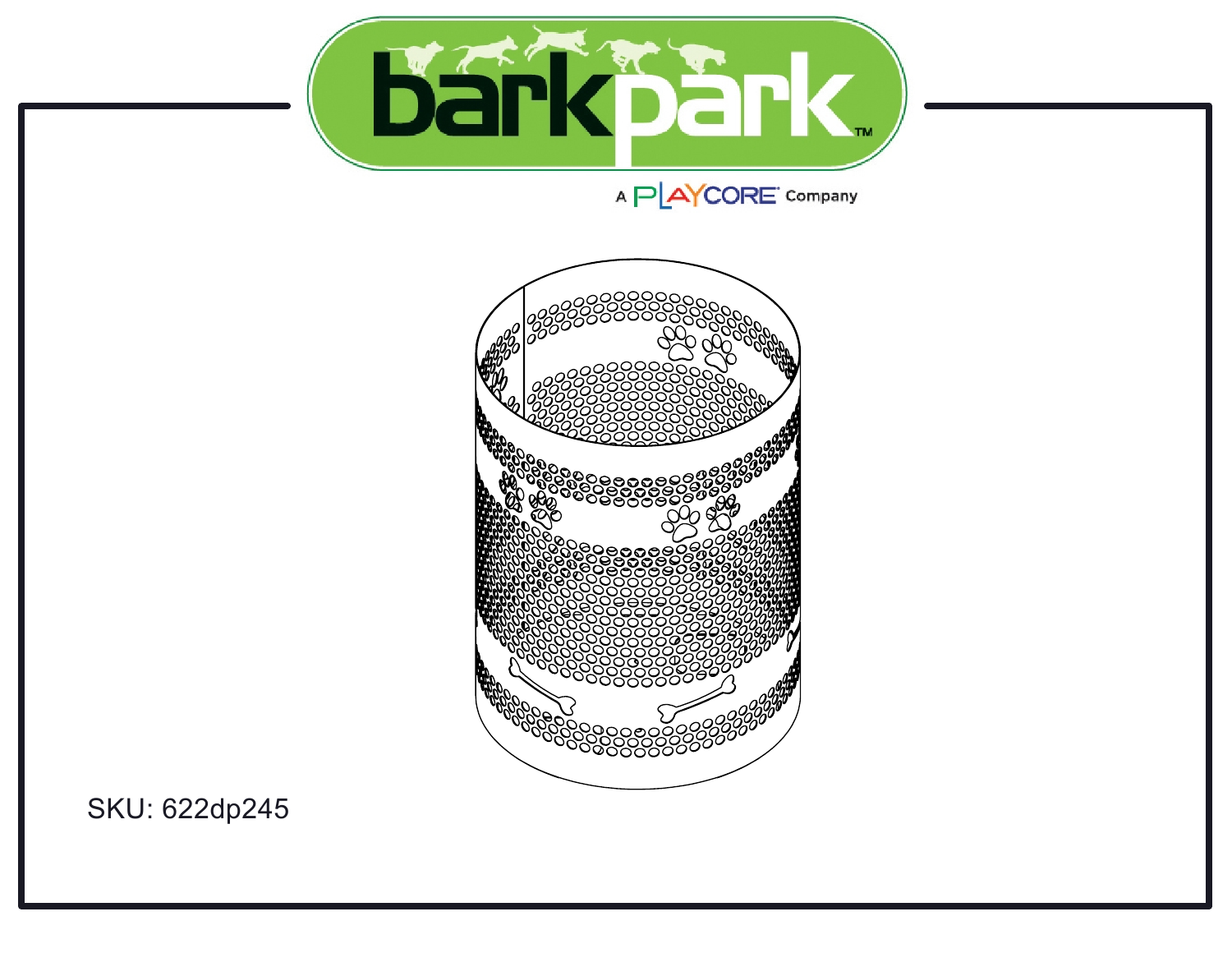

### **WARRANTY & TERMS**

#### **WARRANTY: 5 Year Limited Warranty on Thermoplastic/Canine coated elements.**

Bark Park guarantees all items for one full year to be free of defects in workmanship or materials when installed and maintained properly. We agree to repair or replace, any items determined to be defective. Items specifically not covered by this warranty include vandalism, man made or natural disasters, lack of maintenance, normal weathering or wear and tear due to public abuse.

**ORDER INFORMATION:** When ordering please include a brief description of all items. Be sure to include colors for Canine coated and powder coated surfaces. To assist Bark Park in entering orders properly, please fax or mail orders on your standard purchase order form. Quotes are good for 30 days.

**GSA CONTRACT:** GSA pricing is available on several items. Contact our sales department for specific information.

**SPECIFICATIONS:** Due to Bark Park's continuous product improvement, we reserve the right to change specifications when necessary without notice.

**PRICING:** Bark Park strives to keep pricing as low as possible. However, should we encounter increases in our costs that are simply too large to absorb, we reserve the right to increase prices without notice.

**TERMS:** Approved accounts net 30 days. Initial order requires payment in full before shipment. A finance charge of 1-1/2% per month will be applied to all delinquent accounts. We accept VISA, MASTERCARD and AMERICAN EXPRESS.

**FREIGHT CHARGES:** Terms of sale are F.O.B. factory. Bark Park will prepay and add the freight to the invoice if requested to do so. All weights are approximate.

Damages or loss in transit is the responsibility of the carrier, whether visible or concealed. It is the responsibility of the recipient to assure that the order is received complete. Before signing the delivery receipt, inspect the shipment immediately and completely. Note any damages or shortages on the bill of lading. Damage reports must be filed within 10 days. Bark Park is NOT responsible for damages or loss in transit. Title to all goods passes to the customer at the time of shipment. Bark Park will assist in filing claims if the freight arrangements were made by Bark Park at your request.

**CANCELLATIONS AND RETURNS:** Cancellations are only accepted with approval of Bark Park. No merchandise shall be returned without a Return Goods Authorization number which is issued by customer service. Any authorized merchandise must be carefully packed and received in saleable condition. A restocking charge of up to 25% will be applied to all returned goods when the error is not the fault of Bark Park. All returns must be shipped freight prepaid.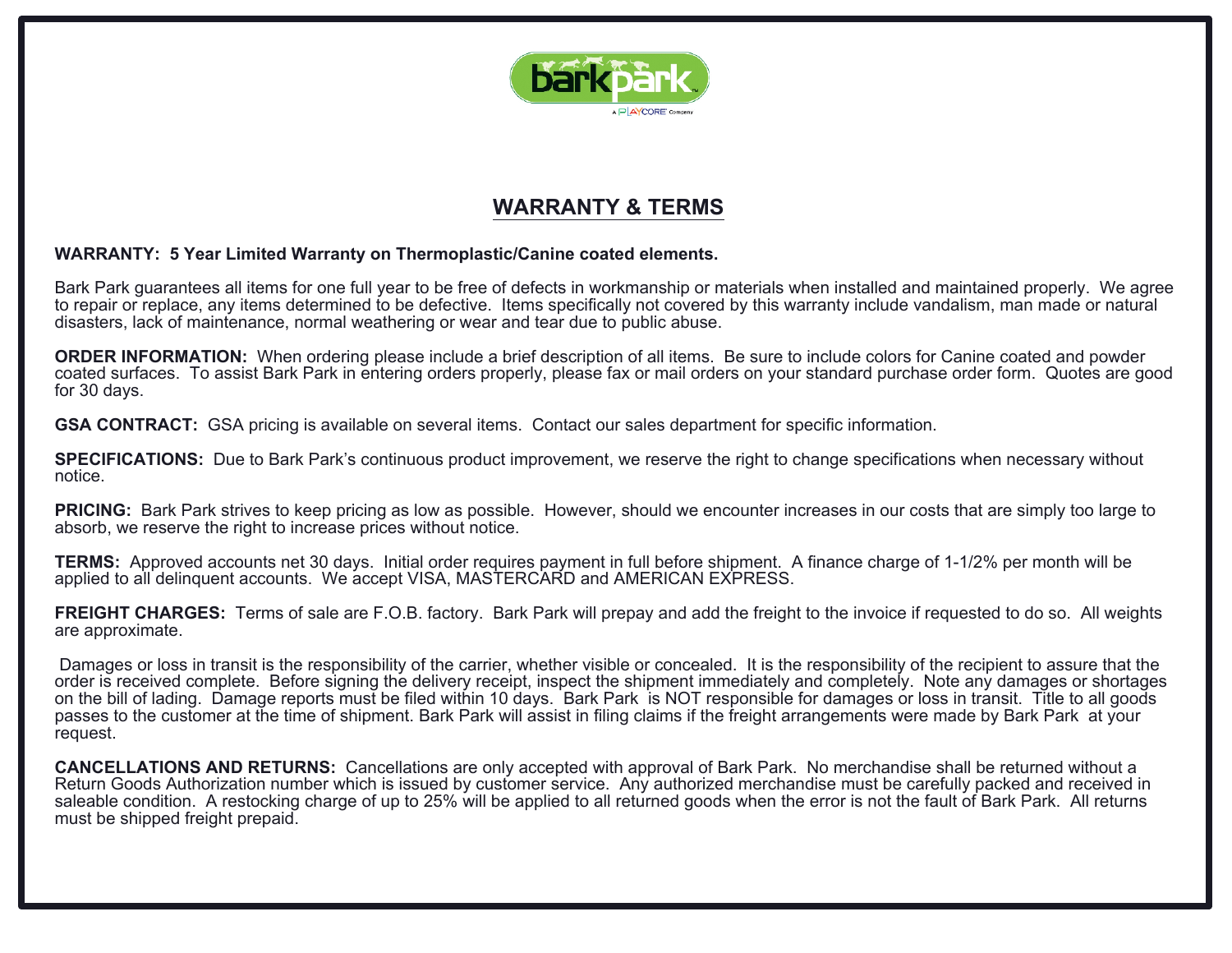

- Owners and installers please note these safety warnings and make use of this checklist on a regular basis.
- Follow installation instructions when erecting equipment.
- Ground surfaces around equipment should be restored as needed. Concrete footings should never be exposed. Surface depth should comply with ASTM and CPSC specifications.
- Check for and repair damage caused by wear or vandalism, a major factor in injury causing situations.
- All protruding bolts should be covered or cut off and finished smooth. Sharp edges on pipes should be capped or removed. Check for bent, broken, or severly worn pipe, and replace.
- All equipment should be free of rust and repainted whenever necessary to deter rusting.
- We provide our customers with layout sheets and installation instructions. Please keep on file the specifications sheet that contains the listing of every part used.
- Never add components not intended for use with this product.
- Regular maintenance is necessary in this and all park and recreational equipment to insure the safety of the user.
- Note: Proper maintenance of equipment requires regular tightening of all bolts, nuts, and setscrews.
- Note: Regular checking of all parts, castings, etc. should be made. If a part is broken or worn, it shoud be replaced immediatly.
- Check to be sure all fittings are tight and that bars and pipes do not move.
- Replace all worn S-hooks. S-hooks must be completely closed. Failure to close S-hooks can result in serious injury to the user. NEVER reuse S-hooks.
- Test for free movement of swing hanger and other moving attached parts.
- Check for worn chains and replace them.
- A soft resilient surface should be placed under all swings extending at least twice the height of the top rail both front and back.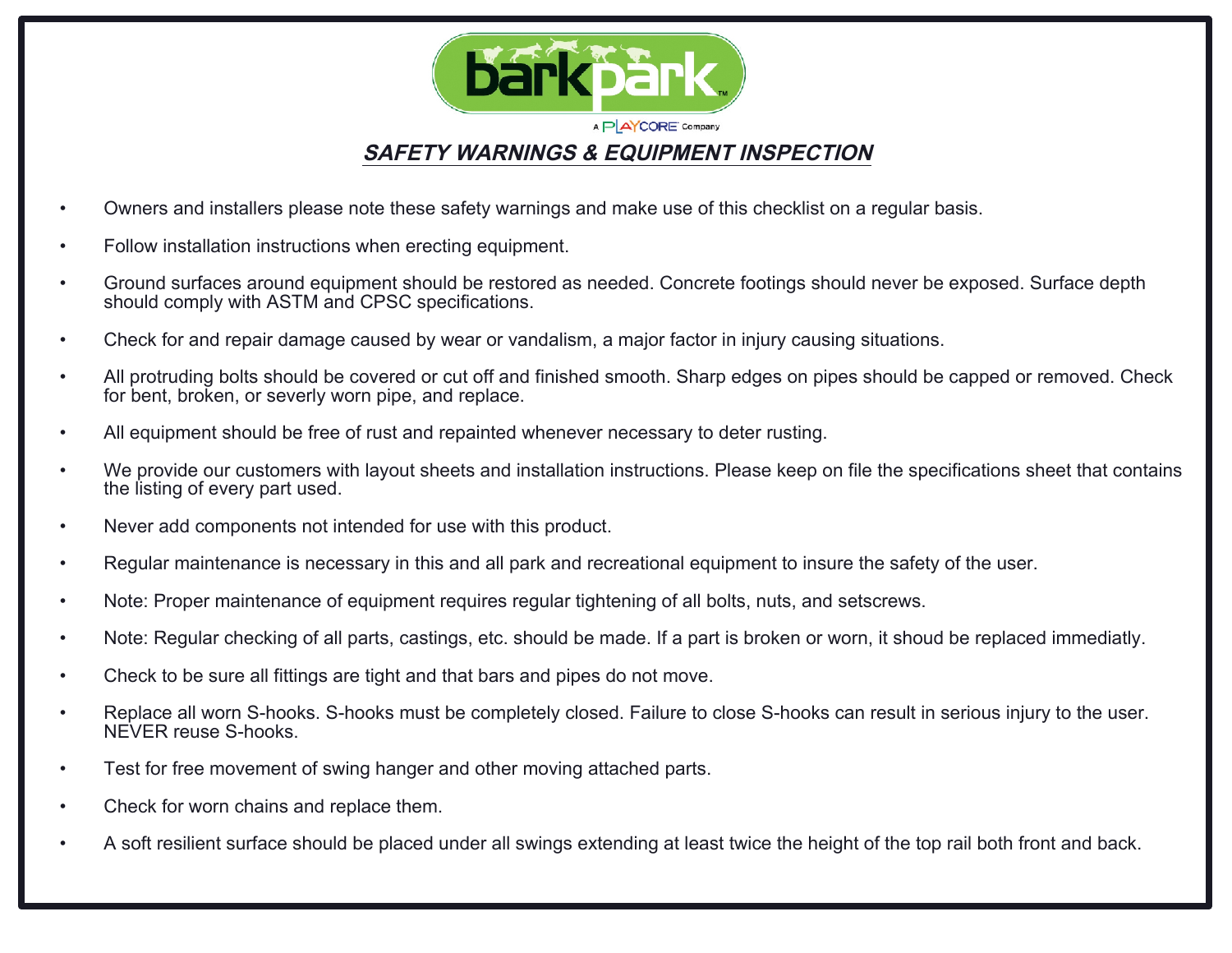# BARK PARK PRODUCT SPECIFICATIONS

## **BARK-PR-32**

Receptacle Coating: Oven fused functionalized polyethylene copolymer-based thermoplastic. Fluidized bed coating application with superior mechanical performance, impact resistance and UV-stability.

Material: Sides are fabricated with 12 gauge sheet steel, with precision punch design. Bottom plate fabricated from 11 gauge sheet steel laser cut for a precision fit. All seam are MIG welded after rolling.

**Receptacle** 

Dimensions: 23 3/8" diameter x 30" high x 32 gallon capacity.

Hardware: Attachment hardware and mounting kit not included (7/16" diameter holes provided in receptacle for mounting).